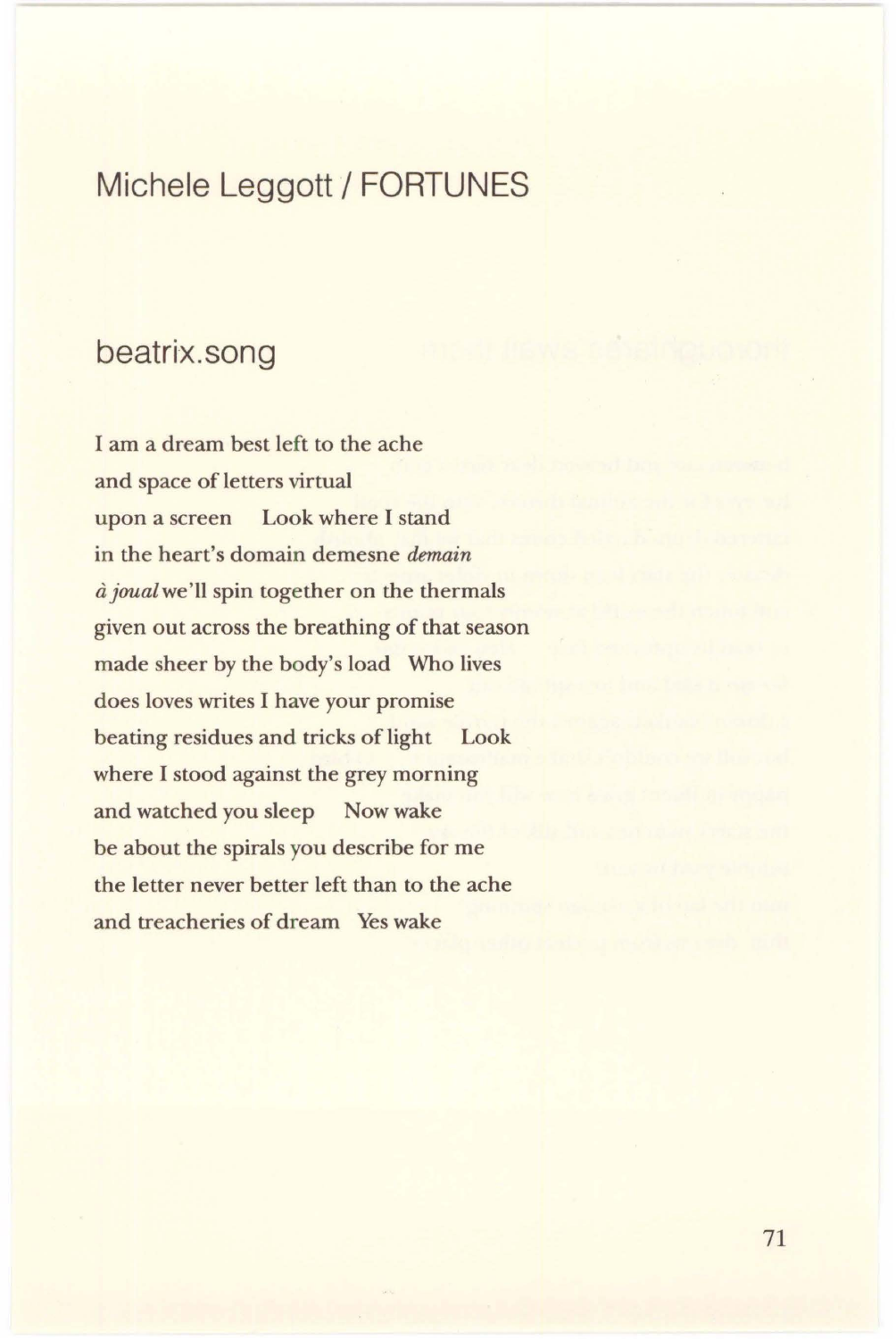#### thoroughfares await them

between city and heaven dear bird a coin for eyes for the animal thrown onto the road tattered drum dazzled cones that we may abolish disaster the stars lean down in violet aspects and touch the world at twenty four points to read its upturned face *Heal with a star her eyes* it said and loss spread out a dozen blankets against the purple wind but still we couldn't shake malfeasance happy in fluent grass how will you make the starry marches and silk of the sky tumble yard by yard into the lap of a woman spinning thin dreams from perfect other places Obird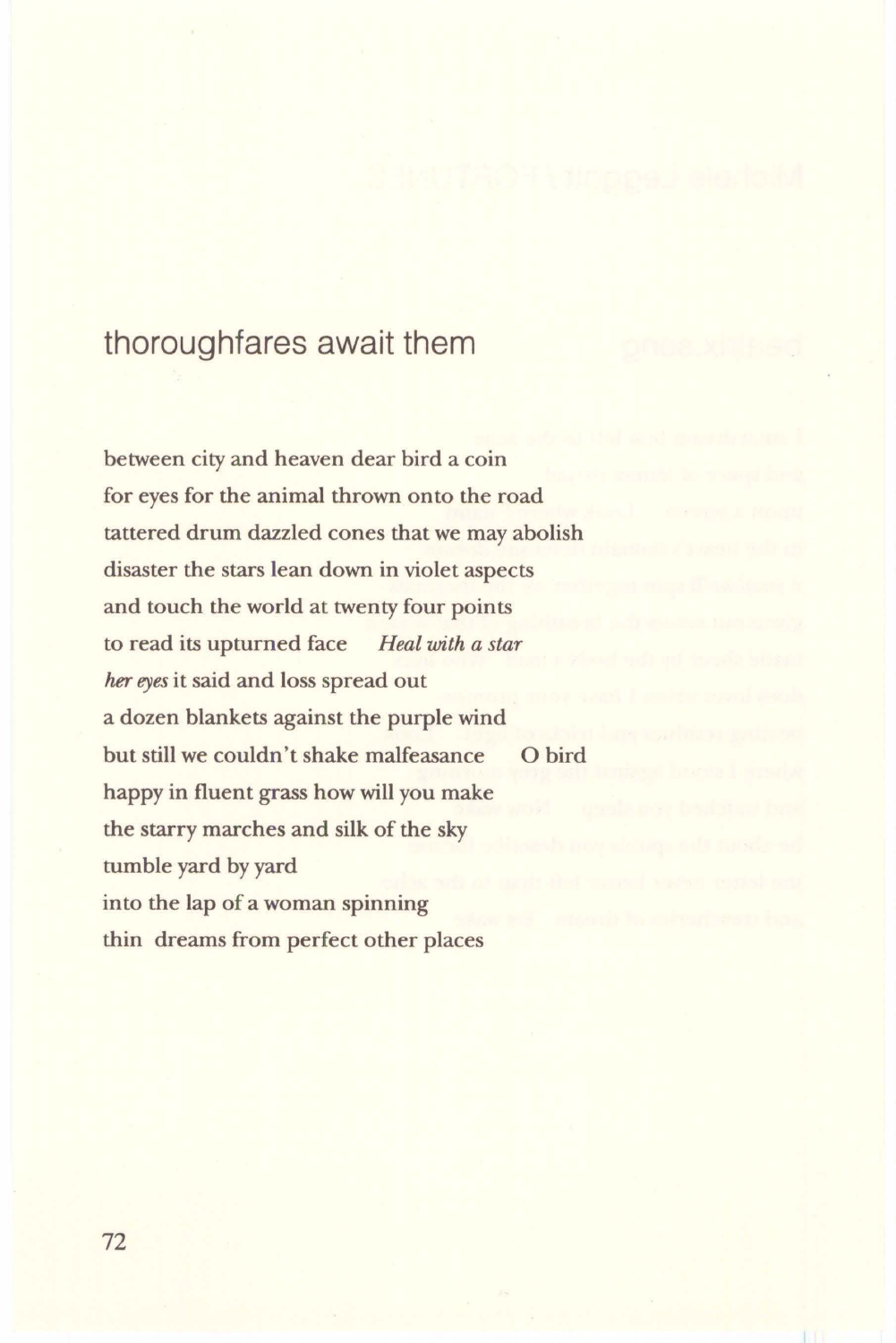### **crying**

*his hall's flown into his bird* heavy weather on the information highway but we know what he means he means anima heaven's daughter in the rafters panicking and incommensurate I didn't see it nor wings nor crown but heard the stony spaces ring one winter morning walking by and that was not divagation but all instances of bird and ceilings rolled to one particular to me to you two dollar song what can I hope for to break us out of error so that the words fly up and the walls do not fall a bird in the cloisters the sudden downpour drench of memory warmly losing and abusing confusing sense and *Benedict's neighbour* alike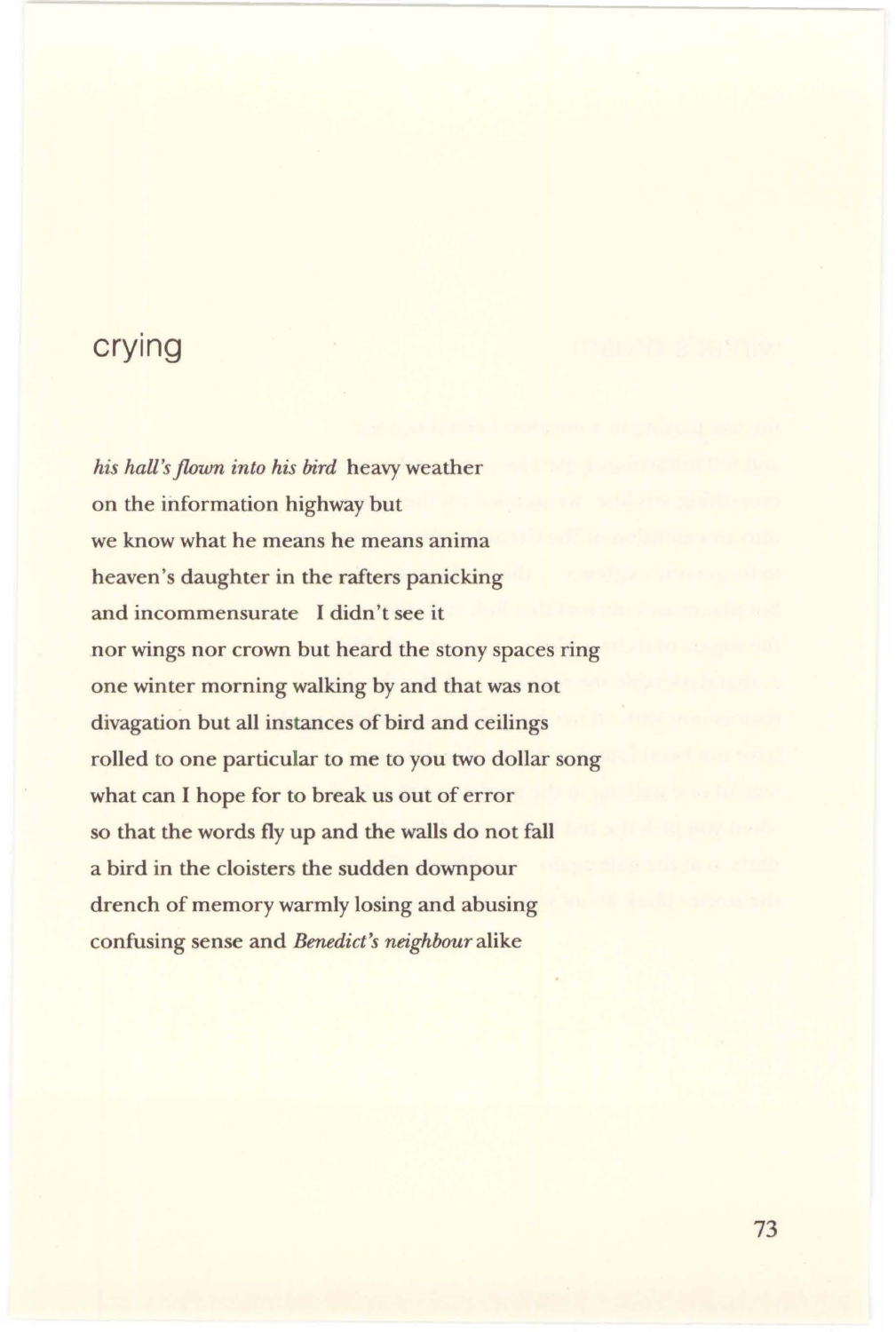## winter's dream

she was playing in a meadow I could not see and fell miraculously past jeopardy and speech everything was lost we stepped off the railway into an extension of the Great Landscape preparing to forget our existence the world was nothing but planes and mirrors that link and space the sugars of its invention of meat and drink at that dark table she took not and like the rose dances now with all her body because the little seeds have not been found destructive dove or fearful one walking in the gardens of the dead when you pick the red fruit breathless risk darts in at the gate again swallow swallow the stories black about you in the rainy air